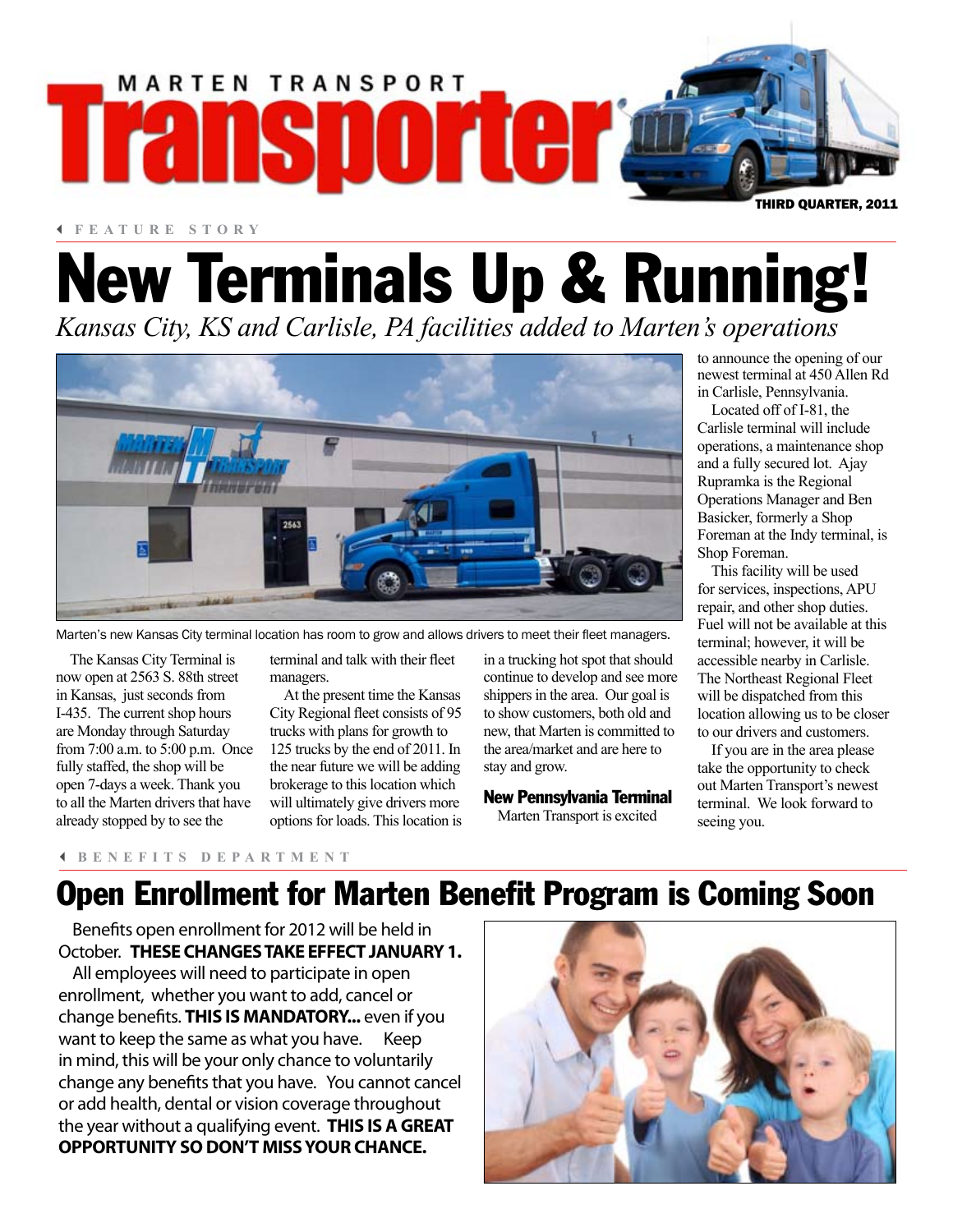# Energy Efficiency Draws Praise

*Marten honored with award by Thermo King for innovative fuel use approach*



Pictured, left to right, reps from Thermo King, Vic Maret, Martin Duffy and Dan Santarsiero (far right), accepting on behalf of Marten Transport, Bob Smith, Chief Operating Officer, Doug Petit, VP of Operations and David Meyer, Senior Director of Maintenance.

MONDOVI, Wis. -- Representatives of Marten Transport accepted the Thermo King Energy Efficiency Leader Award at a presentation held June 30 at Marten headquarters in Mondovi, WI.

Based in Bloomington, MN, Thermo King is a manufacturer of transport tem-

3 **SAFETY DEPARTMENT**

perature control systems for a variety of mobile applications and a brand of Ingersoll Rand.

The award was presented in recognition of Marten Transport's commitment to energy and operational efficiency, as the company has worked to combine customer feedback,

common-sense solutions and innovative systems. By incorporating those improvements, Marten Transport expects to lower refrigeration hours by 10 percent, reduce idle time to two percent and save millions of gallons of fuel.

The company's fuel savings initiatives began in 2007 with the installation of auxiliary power units (APUs), which have now been installed on its entire fleet.

Marten Transport was one of the first large fleets to be completely outfitted with APUs, which have made it possible to reduce idle time. Over the past 90 days, that idle percentage has averaged 1.7 percent, allowing for a monthly savings of \$560,000 when compared to a fleet of similar size that does not

utilize APUs.

Leaders at Marten Transport have also worked with customers to experiment with different temperature settings during transit, to test impact on frozen products and gauge fuel savings potential. The results showed products could be transported at substantially lower cost by setting the temperature at -1 degrees (Farenheit) rather then -10 degrees without adversely affecting quality.

Marten Transport continues to increase energy and operational efficiency today through the use of pre-cooling units, greater temperature control and fresh thinking about in-transit cargo temperature requirements.

*- Originally published in Mondovi News-Herald.*

# **Drivers, Great Job on Your Inspections!**

*Marten Transport drivers showing improvement, getting cleaner inspections*



The graph at left shows the percentage of times Marten Transport drivers are stopped for an inspection and no defects are found. You can clearly see that we are making tremendous progress. There are many factors in this improvement, such as inspection lanes and e-logs, but the bottom line is that our drivers are doing better with their own pre-trip and post-trip inspections.

Keep up the good work and we'll keep getting clean inspections!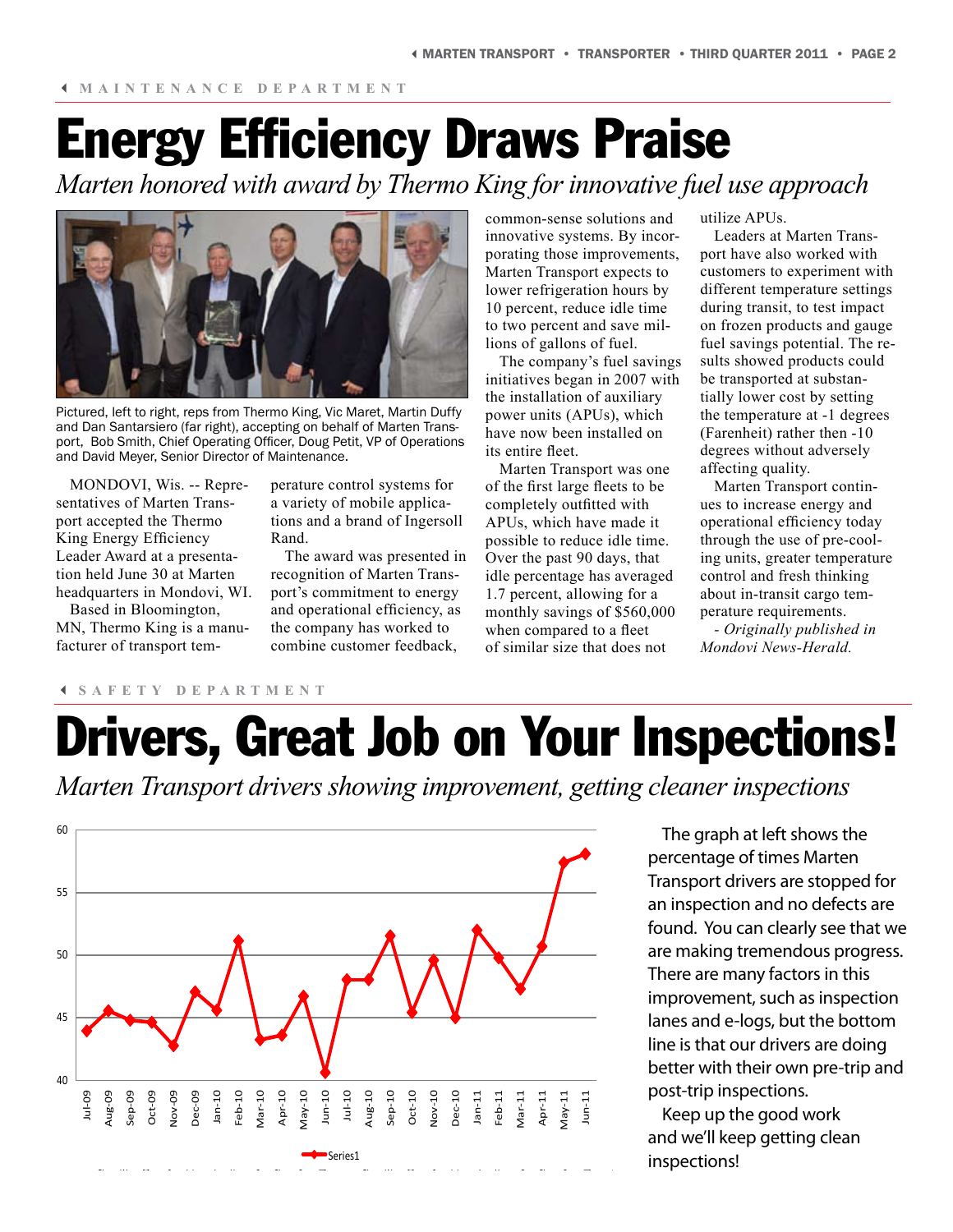#### 3 **GIVING BACK**

# Relay For Life

*Marten works together, uses multiple methods to raise \$7,200 plus to aid in fight against cancer*



Marten Transport again took part in the annual American Cancer Society Relay for Life. Thank you to everyone at Marten that helped raise \$7,238 to help aid in the fight to find a cure for cancer.

This year there were numerous fund raising events including a Mother's Day plant and craft sale, a hot dog luncheon, daffodil sales and a recliner raffle.

Bryan Gibbs, from the parts room at the Mondovi Terminal, showed his support by gathering donations for shaving his head. Drivers and non-drivers joined in with generous donations. The Marten Team for

Bryan Gibbs (Parts Room Manager - Mondovi) raised funds for the American Cancer Society by gathering donations for shaving his head.

the Relay consisted of 14 employees who took pledges/donations and joined in the cancer walk.

The Relay for Life took place on June 17th and 18th with a wonderful show of support for the entire community of Mondovi. This event raised a total of \$55,000 to continue the fight against cancer.

We would like to thank Mike Snow in the IS department, for taking on the roll of team leader for Marten. Mike has been coordinating this event within our company and the County Committee for several years.



# DRIVE **APPRECIATION WEEK** Sept. 11-17

**Marten Transport extends its heartfelt appreciation to all the men and women who drive its trucks and haul freight across the country for its customers. Your dedication to professionalism and commitment to safe operation is key to our success. Thank you for all you do!**

*Please watch for events at each terminal.*

#### 3 **EMPLOYEE RETIREMENTS**

### Marten Extends Best Wishes to Three Retirees

*Drivers Sliwinski and Taylor earned Million Mile Club status; Hanson served as a fleet manager for more than a quarter of a century with Marten Transport*

Randy Hanson retired from Marten on May 6th, after 27 years of employment. Hanson served as a Fleet Manager in the Operations Department. Randy's plan for retirement is to play around the garden and do whatever his wife wants him to do.

Dan Sliwinski retired from Marten on May 20th after 23 years of driving. Dan was inducted into the Million Mile Club in 2003. Some of the things he really liked about Marten and his career with the company include: The great equipment he was able to drive and the great people he met and worked with over the years. Dan is enjoying retirement by spending time at home and fixing up his house.

Bill Taylor retired from Marten on May 13th after almost 16 years of driving. Bill was inducted into the Million Mile Club in 2008. Bill was on the Southeast Regional board.

Best of luck to Randy, Dan and Bill on their retirement.



Long-time fleet manager Randy Hanson (left), who retired on May 6th, receives a crystal truck from Bruce Platter in recognition of his 27 years of employment at Marten.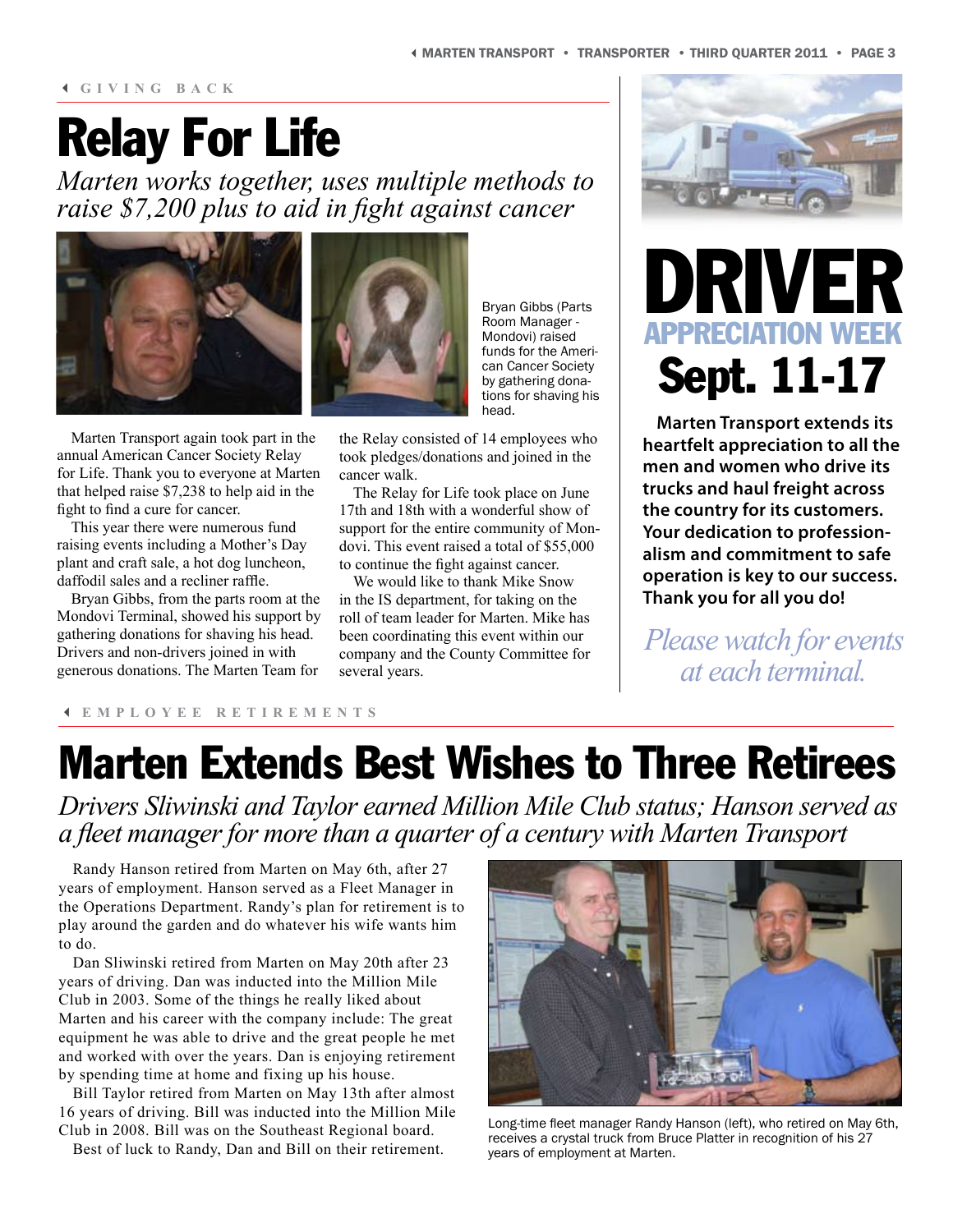#### 3 **BENEFITS DEPARTMENT**

# Plan Now, Save Later

*Flex Spending accounts, simple and great opportunity*



In an economy in which everyone is trying to make the dollar go farther, it is important that employees take advantage of all the benefits available to them. Flex spending (125h), is really a simple concept. Most employees can expect or know they will use dollars in the coming year. By planning ahead, you can save pre-tax dollars to a Flexible Savings Account (FSA) reserved for these types of expenses. Flex spending accounts are designed to save employees up to 40 percent on the health care they need and already pay for out of their own pockets.

FSA's are not just for health care and dependent care. Listed below are some examples of reimbursable items: Dependent Care – Young children and aging parents, Medical Bills, Prescriptions, Surgery, Lasik, Glasses/Contacts, Maternity, Birth control pills, Smoking Cessation, Childbirth classes, Orthodontia, Chiropractic,

Physical / Speech Therapies, Weight Loss Programs – medical expense amounts you pay to lose weight if it's a treatment for a specific disease diagnosed by a physician ( ie: obesity, hypertension or heart disease), Car Expenses – out of pocket expenses such as gas and oil you use for medical reasons, Capital expenses-certain improvements made to accommodate a home to your disabled condition, or that of spouse or your dependents who live with you.

Contributions made to FSAs are deducted from paychecks before any taxes are calculated, thereby, decreasing taxable income and increasing disposable income. Even with the comprehensive coverage, medical bills can add up. When signing up, if you elect the rollover option you will not have to complete a claim form when accessing your medical insurance. Your deductible, co-insurance amounts and copays automatically will be submitted on your behalf to FSA.

Flex spending can be extremely beneficial. Simply keep your receipts and send them in timely. There are calculators and tools available to help those who are questioning what amount to flex. Its important to plan conservative yet realistic as money that is not used is forfeited at the end of the year. However, the list of covered expenses is so vast with a little planning there's no reason to lose out. Smart planning is the key to making Flex spending work to your advantage! Sign up for Flex Spending during open enrollment and have your money go farther!

# Express **Scripts**

### *Save money having prescription meds delivered to home*

Express Scripts is another cost savings benefit of our medical insurance program.

Here's how it works:

• Pick up a form at any terminal.

• Ask your Dr. to write a prescription for a 90 day supply of your medication.

• Fill out and send into Home Delivery Service, along with prescription.

• Standard shipping is free and should arrive in 14 days from the date they receive your order.

It takes just a few minutes to fill out and send in. If you have a prescription that is costly, you will save money by sending in for a three month prescription. A one month over the counter maximum is \$50. A three month prescription is a maximum of \$100.

Three months for the price of two. Save time and money!

#### 3 **HUMAN RESOURCES**

### Marten Walking Team Update *Don't let the summer heat get you down - walking can help*

We hope everyone is having a great summer and enjoying Marten's walking program. We currently have 39 members. For the month of May our team walked a total of 686 hours. Hats off to Jackie Serum in operations, who was our top walker with 52 hours. For the month of June the Marten Team walked 680 hours. Sharon Mc-Clary in the Accounting Department was the top walker with 50 hours, Good job, Sharon.

July proved to be our most challenging month with high heat indexes all over the country. The Team walked a total of 665 hours. The top walker for July was Marten Driver, Curtis Banks with 56 hours. Great job Curtis! Just goes to show you can set aside time to walk no matter what your occupation is.

The best helpful hint is to find a buddy and set up a time that you walk everyday. You are much more likely to continue

walking if you have a plan and stick to it. We have three months behind us and two to go. Keep sending in those calendars with your walking totals. *The greatest wealth is health. ~Virgil*

#### **Benefits of Walking**

Walking, like other exercise, can help you achieve a number of important health benefits. Walking helps you:

• Lower low-density lipoprotein (LDL) ("bad") cholesterol

• Raise high-density lipoprotein (HDL) cholesterol (the "good" cholesterol)

• Lower your blood pressure • Reduce your risk of or manage type 2 diabetes

- Manage your weight
- Improve your mood
- Stay strong and fit

All it takes to reap these benefits is a routine of brisk walking. It doesn't get much simpler than that. You can forget the "no pain, no gain" talk. Research shows that regular, brisk walking can reduce the risk of heart attack by the same amount as more vigorous exercise, such as jogging.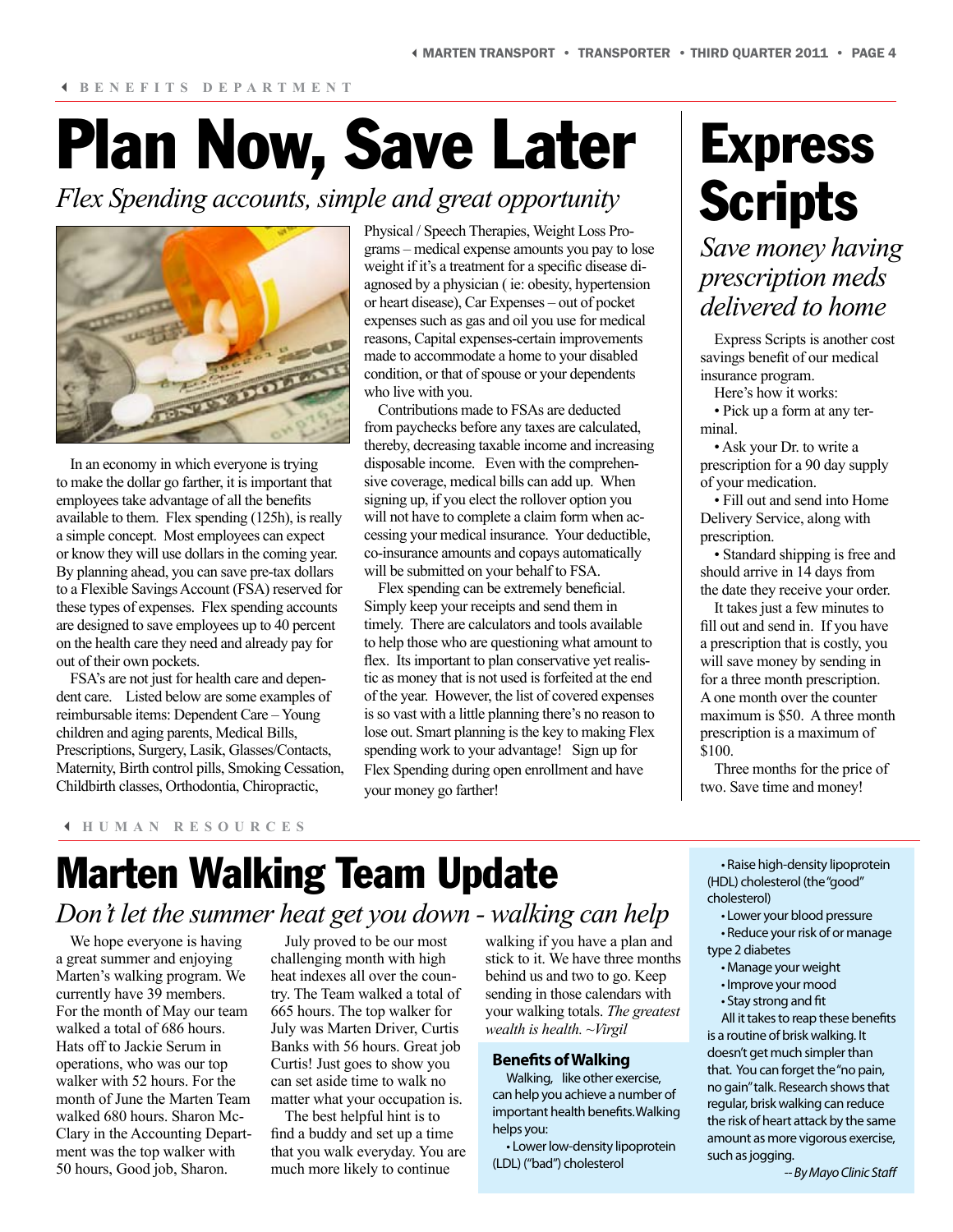4 Marten Transport has established a scholarship program to assist company employees' children who plan to pursue post-secondary education in college and vocational programs. Scholarships are offered each year for full-time study at any accredited post-secondary institution of the student's choice.

The scholarship program is administered by Scholarship Management Services, a department of Citizens' Scholarship Foundation of America, Inc. (CSFA). CSFA is a national nonprofit educational support and student aid service organization that seeks to involve and assist the private sector in expanding educational achievement. Awards are granted without regard to race, color, creed, religion, age, gender, disability or national origin.

# **RANDOLPH L. MARTEN** SCHOLARSHIP RECIPIENTS

## Scholarships Awarded to Outstanding Students

*Marten awards eight exceptional young people with grants to further their education*

MONDOVI -- Marten Transport, Ltd. is proud to announce the recipients of the 2011 Randolph L. Marten Scholarship Program. In order to be eligible for this scholarship, the applicant must be a dependent child of a Marten Transport, Ltd. employee. The following recipients will receive a \$1,500.00 award to use towards furthering their



education. • Brittany

L. Knoener is attending the University of Wisconsin-La Crosse in

Knoener

La Crosse, WI. Her major field of study is Biology. Brittany is the

daughter of Jackie and William Knoener of Mondovi, WI.

• Melissa N. Lewis is attending



Lewis

Salisbury University of Salisbury, MD. Melissa's field of study is Pre-Med. Melissa is the daughter of Bruce and Edwina Kimball and David Lewis of Easton, MD.

• Enrique Lopez is attending the



University of California, in Los Angeles, CA. His major field of study is Bio-Chemistry.

Enrique is the son of Enrique and Patricia Lopez of San Bernardino,

• Melinda S. Martin is

attending Marquette University, in Milwaukee, WI. Melinda's

major field of study

 $\mathsf{C}\Delta$ 

Martin

is Biology. Melinda is the daughter of Mark and Melony Martin of Mondovi, WI.

• Samantha Gregory is

attending the University of Wisconsin-La Crosse in La Crosse, WI. Her major field of study is Psychology. Samantha is the daugh-



and Wayne Gregory of Eleva, WI. • DeShaun Sims will be attending Florida International

**Schneck** 

University in Miami, FL. His major field of study is Pre-Med. DeShaun is the son of

Ronald and Violet Sims of Lakeland, FL.

• Kirstie J. Schneck will be attending the University of Wisconsin-Eau Claire,

in Eau Claire, WI. Her major



Gregory

ter of Cindy

Eau Claire, WI. • Andrew Wolfson will be attending the University of Oklahoma, in Norman, OK. His

field of study is Communications. Kirstie is the daughter of Tom and Judy Schneck of

major field of study is Aerospace Engineering. Andrew is the son

of Tom and



**Wolfson** 

Eileen Sunwalt of Oklahoma City, OK.

Marten Transport, Ltd. holds a strong belief that education and hard work will make a difference in the future. Since the inception of the Randolph L. Marten Scholarship Program, the company has presented over 112 students with educational scholarships. Marten Transport would like to congratulate all of the recipients on this achievement, and may they have continued success in their chosen fields of study.